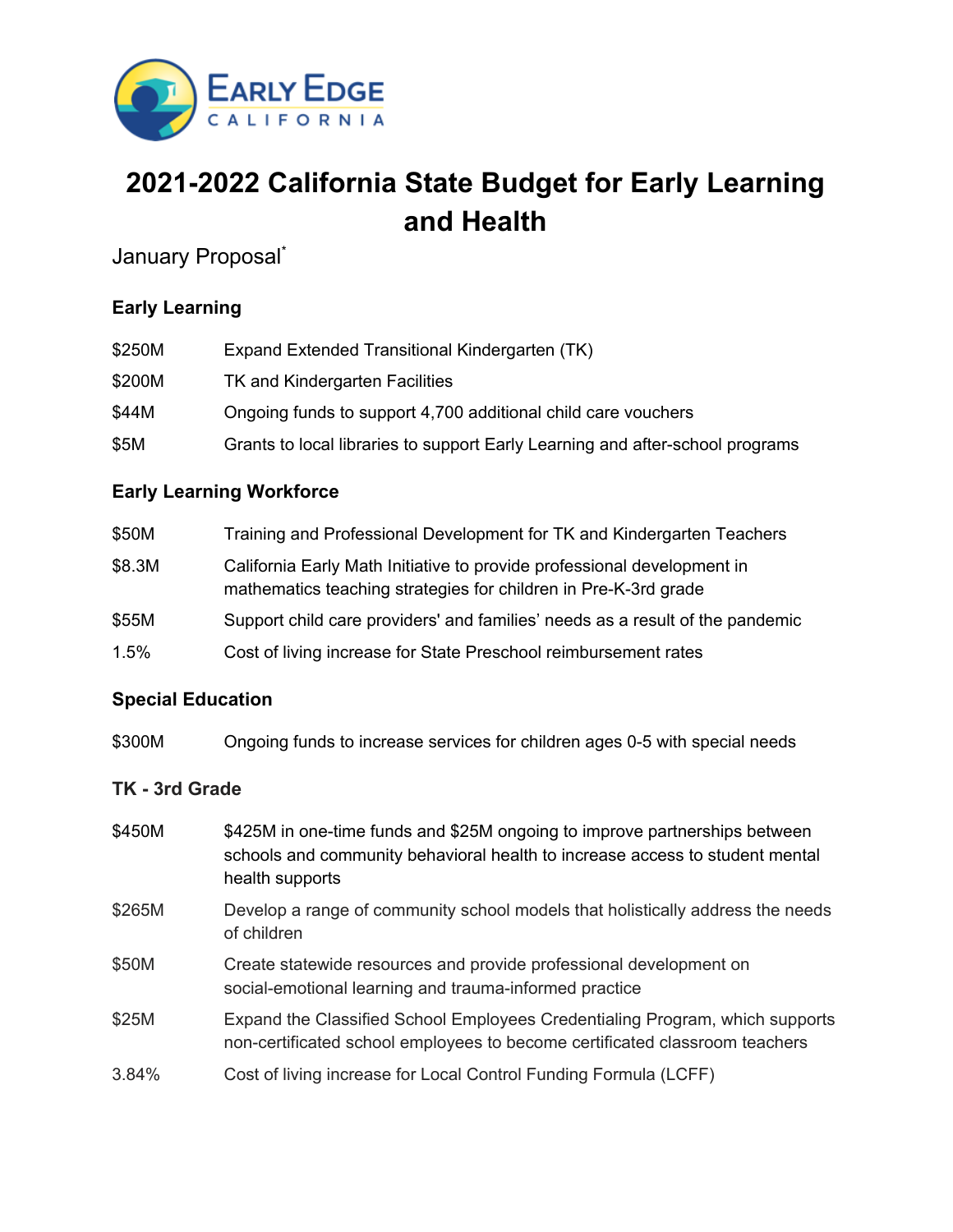#### **Administration**

\$15M \$3M one-time and \$12M ongoing to support development of a cradle-to-career database

#### **Federal Stimulus**

- \$1B Anticipated federal stimulus funding. The 2020-21 Budget guides federal stimulus money as follows:
	- \$100M Child care vouchers for essential workers
	- \$90M Child care provider stipends
	- \$35M Paid non-operational days for providers
	- \$30M Reimburse providers for waived family fees
	- \$30M Increase capacity for subsidized child care and Pre-K
	- \$15M Support providers with costs of re-opening

#### **Health**

- **\$118B** Annual funding for Medi-Cal: anticipated increase to \$122B in 2021-22; expected enrollment of 15.6M Californians, or 40% of state population, by 2021-22
- **\$3B** Allocates \$274M of General Fund, \$718 of Proposition 56, and \$2B in federal funding to delay the suspension of Proposition 56 supplemental payments to improve care delivery in Medi-Cal, such as well child visits and developmental screenings
- **\$1B** Ongoing funding to implement CalAIM, which will improve integration of programs, resulting in whole person care, improving outcomes and reducing disparities
- **\$95M** Ongoing funding to expand access to telehealth
- **\$27M** Delays suspension of funding for Medi-Cal Postpartum Eligibility, which serves women diagnosed with postpartum depression
- **\$5M** Implements community navigators at regional centers to help parents of children with special needs increase their awareness and utilization of services available to them and their children

### **TK - 12 School Reopening**

- \$2B Support safe in-person learning for children in TK-2nd grades by February 16
- \$4.6B Support extended-day or extended-year school programs to help address student learning loss from COVID-19